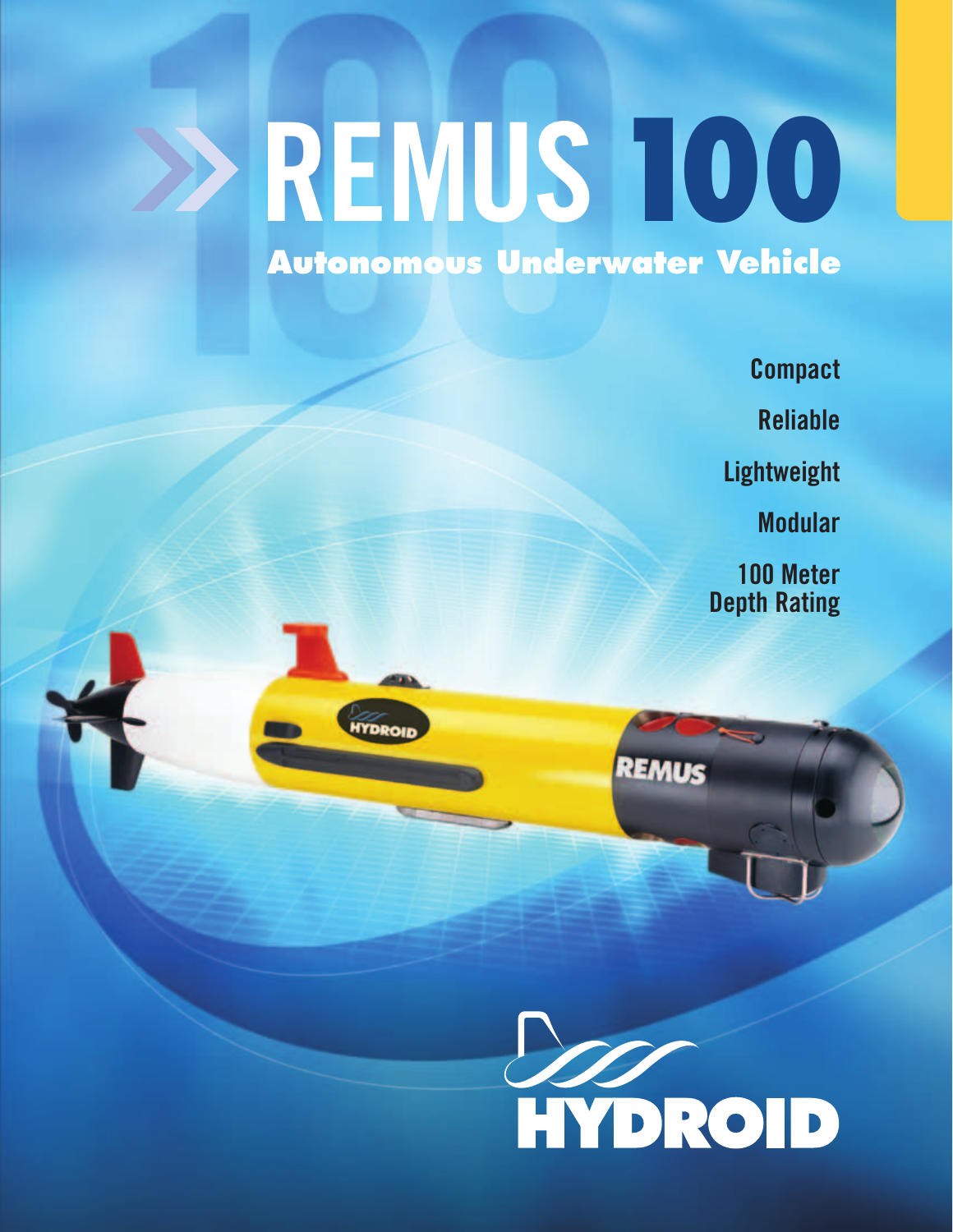### **REMUS100**

### **FEATURES**

**COMPACT SIZE & WEIGHT:** The compact size of the REMUS 100 allows for economical overnight shipping and one-man deployment and operation capability. The REMUS 100 also eliminates the need for larger vessels and costly special handling equipment.

**PROVEN RELIABILITY:** With a track record second to none, the REMUS 100 is the only compact AUV to be selected by the U.S. Navy Fleet for their mine counter measure operations. The system boasts over five years of continuous product development and thousands of hours of field operations.

**EASE OF OPERATION:** An intuitive Vehicle Interface Program (VIP) allows anyone to become an AUV operator with just a few hours of training.

**POWERFUL & VERSATILE:** The REMUS 100 contains a full suite of standard sensors, with new sensors being integrated on a continuous basis.

### **APPLICATIONS**

- **E** Hydrographic Surveys
- $\Omega$  Mine Counter Measure Operations
- **E** Harbor Security Operations
- **Environmental Monitoring**
- Debris Field Mapping
- Search and Salvage Operations
- **B** Fishery Operations
- Scientific Sampling and Mapping

### **SENSORS & PAYLOAD**

The capabilities of the REMUS 100 make it ideally suitable for scientific, commercial and/or military operations. The vehicle is small enough to be carried by two people, yet contains enough sophisticated sensor, navigation, and power resources to enable it to perform intricate sonar and oceanographic surveys over large areas.

### **STANDARD SENSORS**

- **a** Acoustic Doppler Current Profiling (ADCP)
- **E** Navigation-Long Baseline Navigation (LBL) and Dead Reckoning Accuracies
- Sidescan Sonar
- $\Omega$  Conductivity and Temperature
- **Depth**
- **Bathymetry**
- **E** Heading, Roll and Pitch
- Sound Speed
- **Mission Progress**
- System Status
- $\Omega$  Multi-Vehicle Capability

### **OPTIONAL SENSORS**

Available on all new systems and as upgrades on existing fielded systems.

### **Environmental**

**ECO** Sensors **D** Conductivity, Temperature & Depth **2** Oxygen Optode  $\blacksquare$ pH **D** ORP

### **Communications**

- **2** Acoustic Communications
- **a** Iridium **D** WiFi
- 
- **B** Gateway Buoy

### **Imaging**

- Dual Frequency Sidescan Sonar
- **DIDSON**
- **D** Video Camera

### **Navigation**

- **B** Global Positioning System (GPS)
- Digital Ultra Short Baseline (DUSBL)
- **D** Inertial Navigation System (INS)

### **Software**

- **2** Trackpoint Capability
- **D** CADCAC
- **Adaptive Mission Profiler**
- $\Omega$  Multi Vehicle Operations

### **SPECIFICATIONS**

| Vehicle Diameter 19 cm (7.5 in)                       |                                                                                                                                                                         |
|-------------------------------------------------------|-------------------------------------------------------------------------------------------------------------------------------------------------------------------------|
| Vehicle Length From 160 cm (63 in)                    |                                                                                                                                                                         |
|                                                       |                                                                                                                                                                         |
| Trim Weight 1 kg $(2.2 \text{ lbs})$                  |                                                                                                                                                                         |
| Maximum Operating Depth. 100 meters (328 ft). Can     | be configured to go to 120<br>meters (400 ft).                                                                                                                          |
|                                                       | rechargeable Lithium ion                                                                                                                                                |
| Endurance  22 hours at optimum speed of               | 1.5 m/s $(3 \text{ knots}) > 8 \text{ hours}$ at<br>2.6 m/s (5 knots). Dependant<br>on speed and sensor configuration,<br>operating environment and<br>mission program. |
| Propulsion Direct dive DC brushless motor             | to open 3-bladed propeller.                                                                                                                                             |
| Velocity Range Up to 2.6 m/s (5 knots)                | variable over range. Dependant<br>on sensor configuration.                                                                                                              |
| External Hook-up 2-pin combined Ethernet,             | vehicle power and battery<br>charging; 4-pin serial connector                                                                                                           |
|                                                       | Navigation  Long baseline; Doppler-assisted<br>dead reckoning; Inertial<br>navigation system; GPS                                                                       |
| Transponders 4 transponders are provided              | 20-30 kHz operating<br>frequency range.                                                                                                                                 |
|                                                       | mission abort, and in-mission<br>tracking capabilities.                                                                                                                 |
|                                                       | for programming, training,<br>post-mission analysis,<br>documentation, maintenance,<br>and troubleshooting.                                                             |
| Data Exporting & Reporting HTML report generator, and | <b>ASCII text export</b>                                                                                                                                                |
|                                                       | Operations  Capable of operating 4 vehicles<br>simultaneously in the same<br>water space.                                                                               |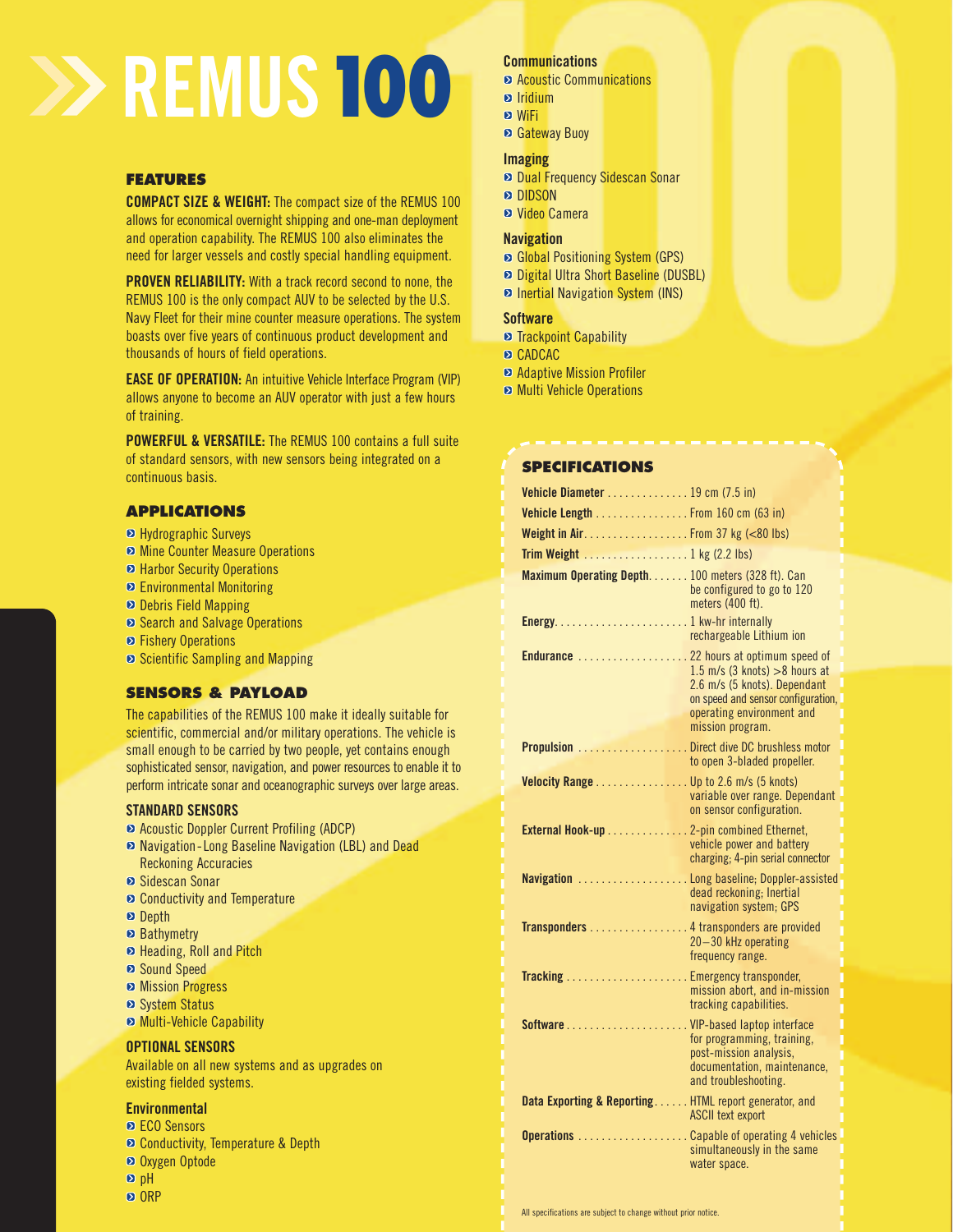## **THE ANATOMY OF A**



### **Power/Data Interface Module**

This module serves as an external power supply to recharge the Li-Ion batteries and to preserve the batteries when conducting on shore testing. It also provides a high-speed communications link to the vehicle, allowing data to be downloaded to one or more computers. This module has been recently upgraded to aid in battery discharge and conditioning.

### **Towfish**

Portable low-drag transducer transmits and receives wideband signals from the vehicle and transponders to the Ranger unit.

#### **Ruggedized Laptop Computer**

Includes intuitive graphical user interface designed for simple pre-launch checkout, mission planning, and data reporting.

The laptop provided with the system may not be the one shown in the above image and is subject to substitution depending on availability.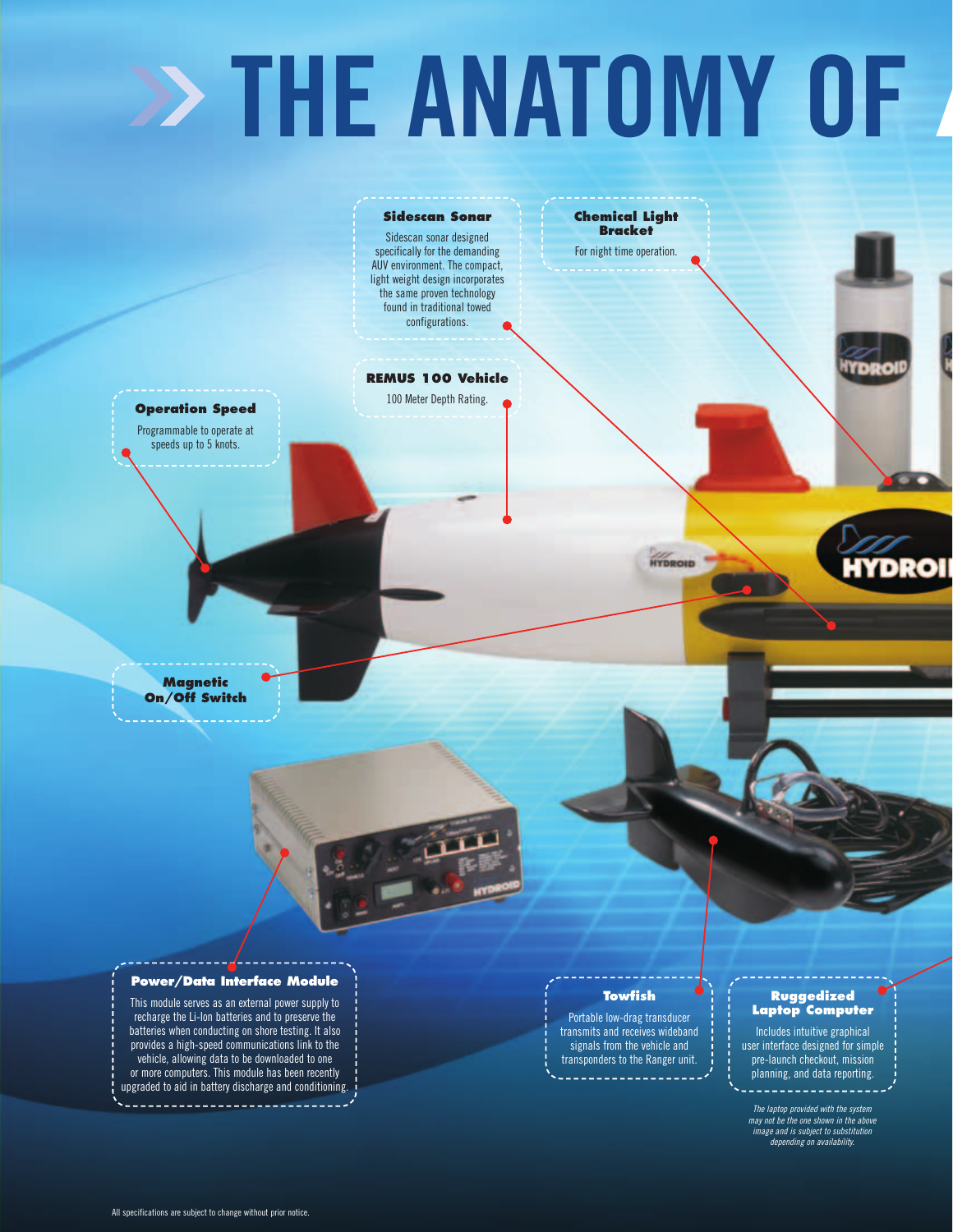## **AUTONOMY**

#### **Navigation Transponders**

Four small, lightweight transponders are supplied as reference beacons for the vehicle during operation. The transponders are preset to listen for a specific signal, which is transmitted by the vehicle,and then immediately reply. The vehicle may then easily compute the slant range to the transponder.

**REMUS** 

#### **Acoustic Doppler Current Profiler (ADCP)/Doppler Velocity Log (DVL)**

The specially designed Teledyne RD Instruments ADCP/DVL can be configured to include both downward and upward looking transducers, allowing for bi-directional current profiling, 3-D bottom track, altitude measurement and highly accurate dead reckoning navigation input. The altitude measurement, when coupled with the vehicle's position and depth, also provides seafloor bathymetry.

### **Conductivity & Temperature**

The vehicle is equipped with a multi-parameter sensor sonde, which includes temperature and conductivity. Temperature information is stored in the REMUS 100's hard drive for plotting a profile of the water temperature in the search area. Conductivity and temperature inputs are used to accurately determine the speed of sound in water, which is used to increase navigational accuracy.

**Navigation**

The REMUS 100 navigates during a mission using Long Baseline (LBL) and Dead Reckoning (DR). The on-board computer automatically determines the preferred method, and can vary it through the mission.

### **REMUS Ranger**

The REMUS 100 vehicle carries an emergency transponder; completely independent of the vehicle's other systems that may be interrogated at any time. The Ranger is a small, waterproof deck unit, designed to give the operator the ability to monitor the vehicles progress, via its transponder while the mission is underway. The Ranger consists of a highly portable deck unit connected to a small, towed transducer. The front panel display indicates the real-time range to the vehicle in meters and/or is used to send selected commands such as "abort mission" or "come home" to the vehicle during operation.

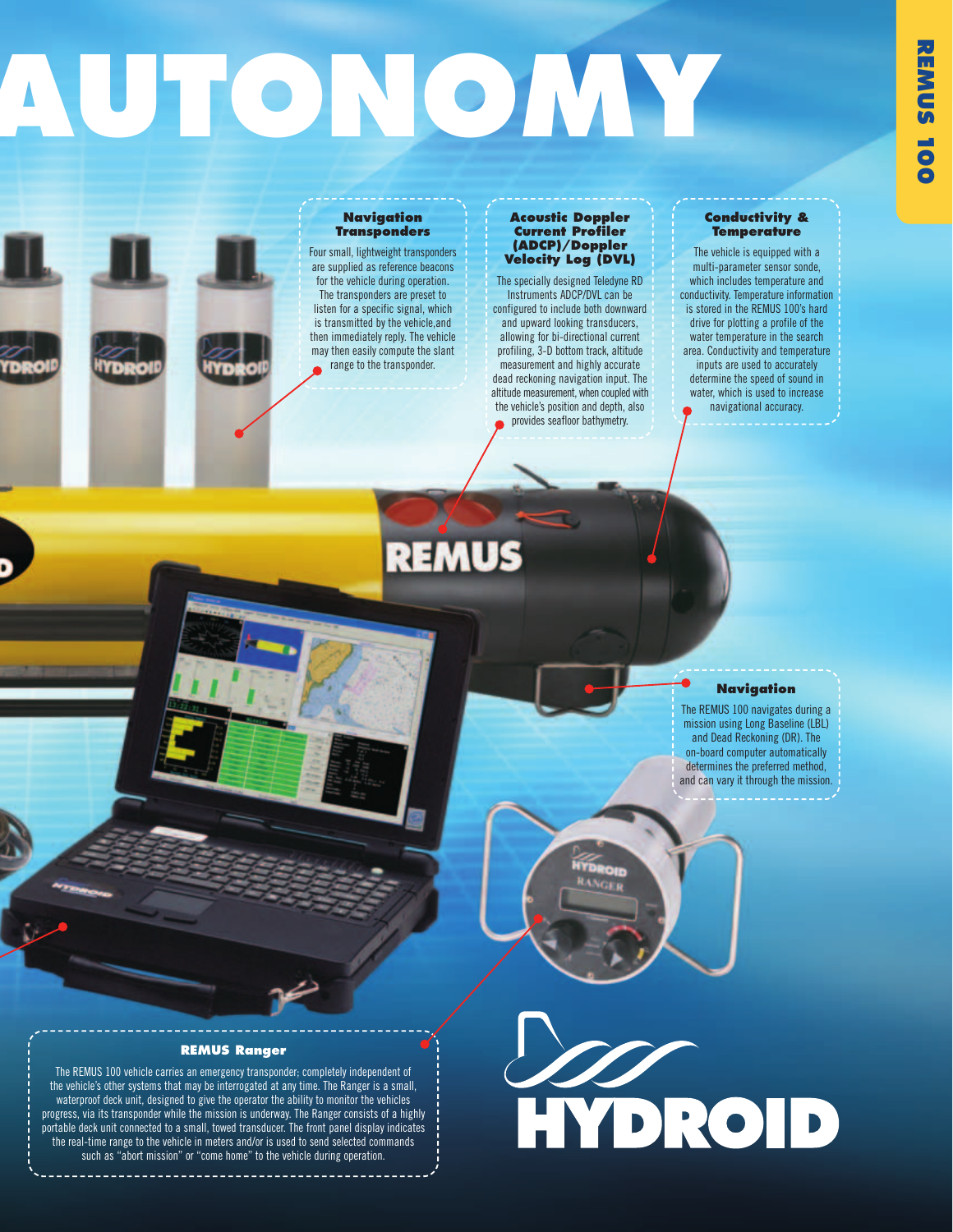## **REMUS100**

**After years of development at the Woods Hole Oceanographic Institution (WHOI), the world's most powerful, compact AUV is commercially available only through Hydroid, LLC. REMUS (Remote Environmental Measuring UnitS) is the culmination of years of leading edge research and development, combined with a proven track record for highly reliable and repeatable field operations.**

**Hydroid, LLC was founded in 2001 by the inventors of REMUS to allow REMUS technology to reach a wider market and to provide for continuous product development. Hydroid has realized rapid growth and in support of this growth has opened a European office to service an ever increasing international market. This team is enhanced by the organization's growing representative network, which provides local sales and support at a global level.**

**Hydroid is located in a state-of-the-art facility located on Cape Cod in Pocasset, Massachusetts. This facility has been uniquely designed to support Hydroid's growing product offerings.**

**Since its inception, Hydroid has delivered a continuous stream of products through a highly efficient and well organized manufacturing system, which allows for volume production of REMUS vehicles, and ancillary system components and supporting equipment. The result is a highly repeatable system that produces quality products in a timely and efficient manner.** 

**IYDROID** 

lsr

**Hydroid's products are backed by the organization's skilled customer service staff, which provides on-site training, system commissioning, and continuous product service and support.**